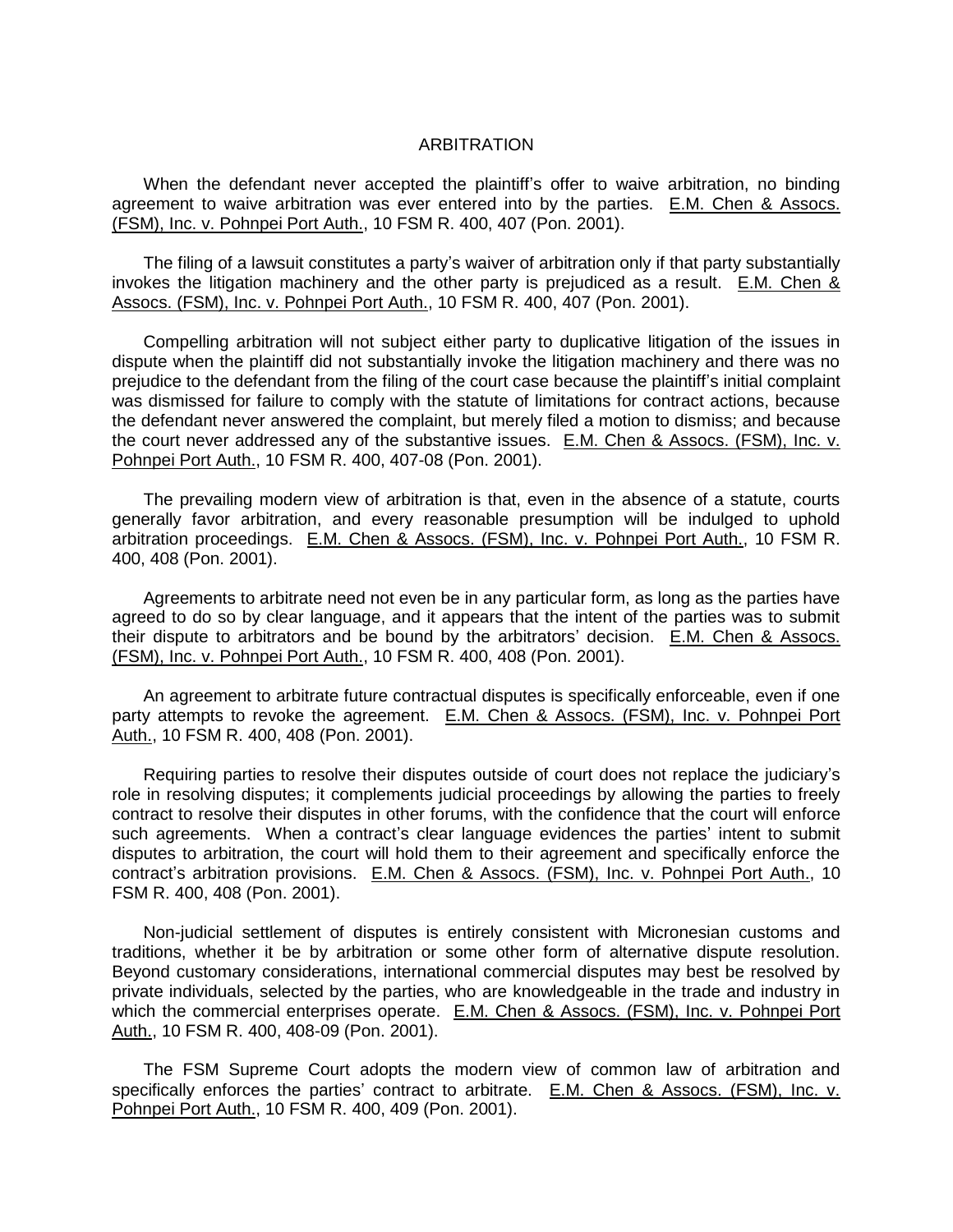The touchstone for determining whether the right to arbitrate has been waived by litigation conduct is prejudice to the non-moving party. A non-exclusive list of factors relevant to the prejudice inquiry is: 1) timeliness of a motion to arbitrate; 2) the degree to which the party seeking to compel arbitration has contested the merits of its opponent's claim; 3) the extent of the moving party's non-merits motion practice; 4) its assent to the trial court's pretrial orders; and 5) the extent to which both parties have engaged in discovery. Harden v. Inek, 18 FSM R. 551, 552 (Pon. 2013).

While delay alone is not sufficient to establish prejudice, a delay of more than two years far exceeds the delay involved when courts have found no waiver of the right to compel arbitration, and also of great significance is that the parties had previously expected the matter to be resolved at trial but the judge previously assigned to the case recused herself only one day before trial was to start, all of which, combined with the parties' compliance with pretrial orders, demonstrates conclusively that the parties had consented to a judicial determination of the dispute. Harden v. Inek, 18 FSM R. 551, 552-53 (Pon. 2013).

A plaintiff would suffer prejudice if compelled to engage in duplicative litigation efforts in an arbitral forum because when a party fails to demand arbitration during pretrial proceedings, and, in the meantime, engages in pretrial activity inconsistent with an intent to arbitrate, the party later opposing arbitration may more easily show that its position has been prejudiced, since it can readily be inferred that the party claiming waiver has already invested considerable time and expense in litigating the case in court and would be required to duplicate its efforts, at least to some degree, if the case were to proceed in the arbitral forum. Prejudice of this sort is not mitigated by the absence of substantive prejudice to the party's legal position. Harden v. Inek, 18 FSM R. 551, 553 (Pon. 2013).

The FSM Supreme Court generally encourages parties to voluntarily agree to resolve their disputes through alternative means such as arbitration and will specifically enforce the parties' contract to arbitrate. Luen Thai Fishing Venture, Ltd. v. Pohnpei, 18 FSM R. 653, 657 (Pon. 2013).

There are no FSM statutes governing arbitration, therefore only common law arbitration exists here. Nevertheless, when a contract clearly shows the parties' intent to submit disputes to arbitration, the court will allow and encourage the parties to freely contract to resolve their disputes in other forums, with the confidence that the court will enforce such agreements. The court will hold the parties to their agreement and specifically enforce the arbitration provisions in the contract. Luen Thai Fishing Venture, Ltd. v. Pohnpei, 18 FSM R. 653, 657-58 (Pon. 2013).

In the absence of a statute requiring it, the specific enforcement of the arbitration clause does not mandate that litigation be dismissed before the arbitration can proceed. Generally, judicial proceedings will instead be stayed pending the arbitration. Luen Thai Fishing Venture, Ltd. v. Pohnpei, 18 FSM R. 653, 658 (Pon. 2013).

In the absence of a statute requiring dismissal and in the interests of judicial economy and of lessening the parties' financial burden, the best way to specifically enforce the arbitration clause's intent is not to dismiss the case in the hope that a foreign arbitration will proceed smoothly and not require further judicial enforcement. The best way to specifically enforce the arbitration clause is to stay the judicial proceedings and maintain the status quo while the parties go through arbitration. A preliminary injunction will therefore remain in effect and the